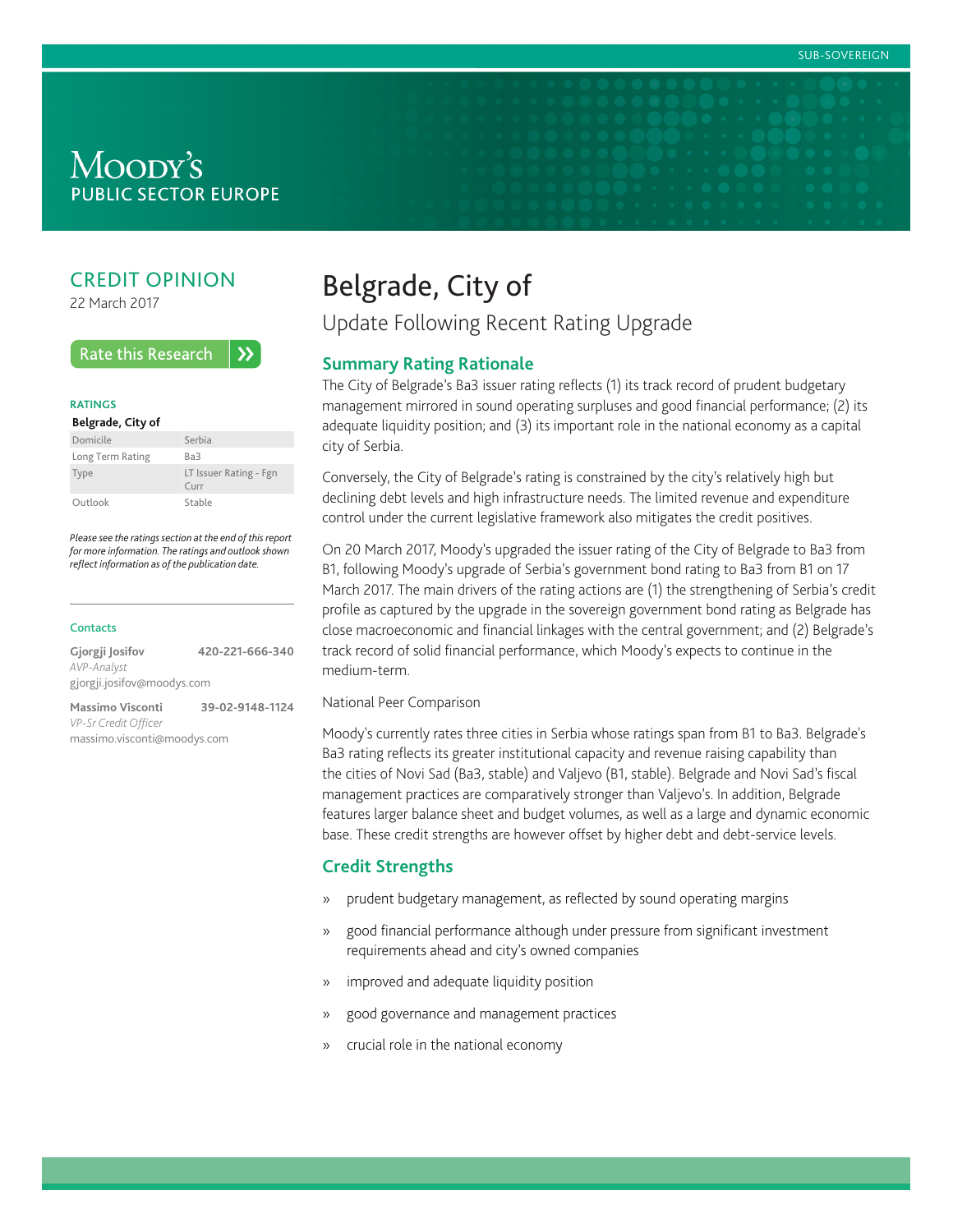## **Credit Challenges**

- » high but declining and manageable debt levels
- » limited revenue and expenditure control under current framework

## **Rating Outlook**

## **Factors that Could Lead to an Upgrade**

## **Factors that Could Lead to a Downgrade**

## **Key Indicators**

| 100DY'S PUBLIC SECTOR EUROPE<br><b>Credit Challenges</b><br>» high but declining and manageable debt levels<br>» limited revenue and expenditure control under current framework<br><b>Rating Outlook</b><br>The rating outlook is stable<br><b>Factors that Could Lead to an Upgrade</b>                                                                                                                                                                                                                                                                                                                                                                                                                                                                                                                                                                                                                                                                                                                                                                                                                                                                                    |                                                                                            |                                                           | SUB-SOVEREIGN                                                                                                                                                                                           |  |  |  |  |  |
|------------------------------------------------------------------------------------------------------------------------------------------------------------------------------------------------------------------------------------------------------------------------------------------------------------------------------------------------------------------------------------------------------------------------------------------------------------------------------------------------------------------------------------------------------------------------------------------------------------------------------------------------------------------------------------------------------------------------------------------------------------------------------------------------------------------------------------------------------------------------------------------------------------------------------------------------------------------------------------------------------------------------------------------------------------------------------------------------------------------------------------------------------------------------------|--------------------------------------------------------------------------------------------|-----------------------------------------------------------|---------------------------------------------------------------------------------------------------------------------------------------------------------------------------------------------------------|--|--|--|--|--|
| » Upward pressure on the rating of Belgrade could arise from (1) an upgrade of the sovereign rating or (2) the city's ability to<br>maintain its sound operating surpluses and comfortable liquidity position.<br><b>Factors that Could Lead to a Downgrade</b><br>» Downward pressure on the rating could result from (1) a downgrade of Serbia's sovereign rating; (2) a material deterioration in the city's operating and financial performance or (3) a material increase in its debt exposu<br><b>Key Indicators</b><br>Exhibit 1<br>Belgrade, City of<br>2013                                                                                                                                                                                                                                                                                                                                                                                                                                                                                                                                                                                                         | 2014                                                                                       | 2015                                                      |                                                                                                                                                                                                         |  |  |  |  |  |
| $\begin{array}{r} \hline 2012 \\ \hline 71.27 \end{array}$<br>Net Direct and Indirect Debt/Operating Revenue (%)<br>90.41<br>Debt Service/Total Revenue (%)<br>7.98<br>Gross Operating Balance/Operating Revenue (%)<br>Cash Financing Surplus (Requirement)/Total Revenue (%)<br>19.87<br>$-7.39$<br>Intergovernmental Transfers/Operating Revenue (%)<br>0.15<br>Self-Financing Ratio<br>0.79<br>1.16<br>Capital Spending/Total Expenditure (%)<br>32.04<br>21.99<br>Source: Belgrade, City of; Moody's<br><b>Detailed Rating Considerations</b><br>Belgrade's Ba3 rating combines (1) the baseline credit assessment (BCA) of ba3, and (2) a strong likelihood of extraordinary support coming from the national government in the event that the entity face acute liquidity str<br><b>Baseline Credit Assessment</b><br>PRUDENT BUDGETARY MANAGEMENT, AS REFLECTED BY SOUND OPERATING BALANCES                                                                                                                                                                                                                                                                          | 101.18<br>8.78<br>10.23<br>15.40<br>11.50<br>3.37<br>3.02<br>0.23<br>3.66<br>1.20<br>15.84 | 84.90<br>9.19<br>12.00<br>6.72<br>0.17<br>1.54<br>13.41   | $\begin{array}{c c}\n\hline\n2016 \\ \hline\n63.77\n\end{array}$<br>9.71<br>$\frac{15.75}{\sqrt{15.75}}$<br>5.86<br>0.28<br>1.37<br>$\begin{array}{c}\n \overbrace{\qquad \qquad }^{16.95} \end{array}$ |  |  |  |  |  |
| Belgrade's fiscal performances have been sound, with double-digit operating surpluses recorded over the last five years. In 2016, the<br>city's gross operating balance-to-operating revenue ratio improved to 16% from 12% at year-end 2015 thanks to (1) the estimated<br>2.8% national GDP growth (the highest rate of growth over the past 8 years), which translated<br>shared taxes, coupled with an increase of 3% of property tax and local fees; and (2) slower growth in operating expenditures. Moody's<br>expects this trend to continue in 2017-18, attributable to positive growth prospects of Serbian economy with expected economic<br>growth of 3.0% this year and 3.3% in 2018.<br>The majority of Belgrade's operating revenue is made of shared taxes and local taxes and fees, altogether representing more than<br>70% of operating revenue in 2016. Proceeds from PIT as the major component of shared taxes am<br>accounting for 87% of shared taxes or 42% of operating revenues. Local taxes and fees comprised 20% of operating revenues in 2016<br>and grew by more than double over the last 3 years, mainly driven by the increase of propert |                                                                                            |                                                           |                                                                                                                                                                                                         |  |  |  |  |  |
| This publication does not announce a credit rating action. For any credit ratings referenced in this publication, please see the ratings tab on the issuer/entity page on<br>www.moodys.com for the most updated credit rating ac<br>22 March 2017                                                                                                                                                                                                                                                                                                                                                                                                                                                                                                                                                                                                                                                                                                                                                                                                                                                                                                                           |                                                                                            | Belgrade, City of: Update Following Recent Rating Upgrade |                                                                                                                                                                                                         |  |  |  |  |  |
|                                                                                                                                                                                                                                                                                                                                                                                                                                                                                                                                                                                                                                                                                                                                                                                                                                                                                                                                                                                                                                                                                                                                                                              |                                                                                            |                                                           |                                                                                                                                                                                                         |  |  |  |  |  |
|                                                                                                                                                                                                                                                                                                                                                                                                                                                                                                                                                                                                                                                                                                                                                                                                                                                                                                                                                                                                                                                                                                                                                                              |                                                                                            |                                                           |                                                                                                                                                                                                         |  |  |  |  |  |
|                                                                                                                                                                                                                                                                                                                                                                                                                                                                                                                                                                                                                                                                                                                                                                                                                                                                                                                                                                                                                                                                                                                                                                              |                                                                                            |                                                           |                                                                                                                                                                                                         |  |  |  |  |  |

## **Detailed Rating Considerations**

#### **Baseline Credit Assessment**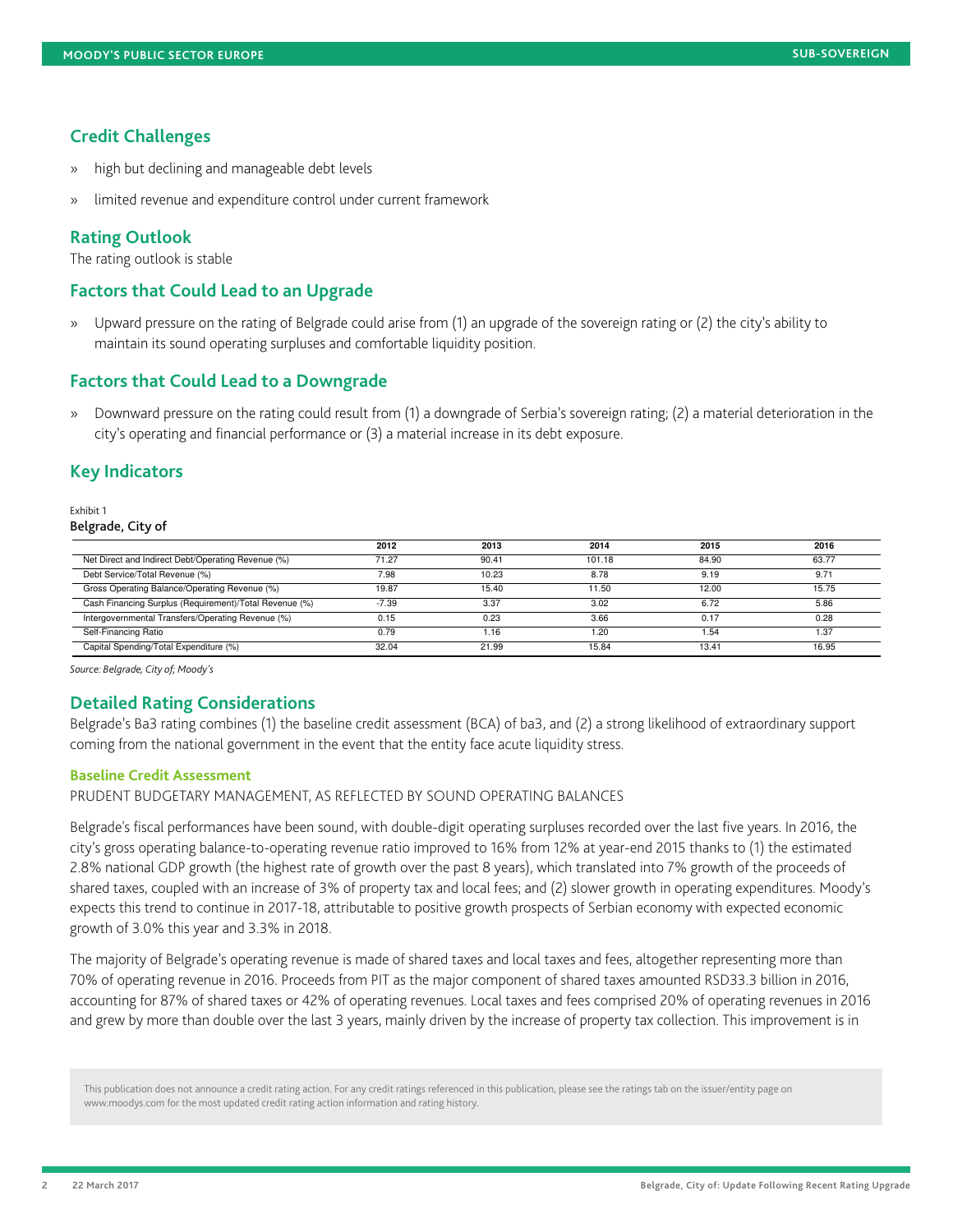line with the city's administration tax efforts started in 2014, which aimed to widen property tax basis and expand the number of tax payers.

After flat growth of operating expenditures in 2013-14, the city's operating expenditures grew by 13% in 2015 and another 16% in 2016. It reflected larger requirements in the areas of goods and services as well as transfers paid to the city's owned utility companies, both comprising around 56% of operating expenditures. The personnel cost remained at similar levels to last year, consuming 15% of operating expenditure.

## GOOD FINANCIAL PERFORMANCE ALTHOUGH UNDER PRESSURE FROM SIGNIFICANT INVESTMENT REQUIREMENTS AHEAD AND CITY'S OWNED COMPANIES

Sound operating margins combined with regular cash flow and prudent capital investment resulted in a good self-financing capacity, which allowed the city to post consecutive financing surpluses between 3%-7% of total revenues between 2013 and 2016, compared with a financing deficit of 18% and 7% recorded in 2011 and 2012 respectively. Regardless the capital expenditures increased to 17% of total expenditure from 13% in 2015, the financing results remained positive at 6% of total revenue. In 2017-18, the city envisages significant increase of capital expenditures ranging between 28% and 30% of total expenditures compared with 17% on average during 2013-16.

Although the planned increase in capital expenditure has the potential to weaken city's financial performance and gradually deplete its cash reserves, we expect that Belgrade's financing results will remain in positive territory, reflecting the city's willingness to revise its investment strategy in case of need, as witnessed in the recent past. In addition, the city's sound operating surpluses will partially support the investment activities. The City of Belgrade's capital investment plan for 2017-18 envisages numerous extensive projects, focusing mostly on urban and transportation infrastructure, including the construction of new bridges and tunnels, extension of sewage system and reconstruction of water supply network.

Belgrade's spending also comes from subsidies and transfers to its owned companies (15% of total expenditures in 2016), which play an active role in providing core public services. Belgrade provides various services through its 31 majority-owned companies and affiliates. However, the active role played by city-owned companies should contain the operating expenditure pressure going forward.

### IMPROVED AND ADEQUATE LIQUIDITY POSITION

A track record of good financial performance has led to a comfortable liquidity position in the last few years. Belgrade's accumulated cash reserves strengthened in 2016, averaging 13% of operating revenue (RSD10 billion) compared with 11% in 2015. We expect that the city's cash position will remain adequate and stable at around RSD10 billion throughout 2017, covering 1.4x of debt service costs falling due in 2017 and will sufficiently manage the projected debt repayments in the medium term.

The available cash represents an extremely solid financial cushion against potential budgetary pressures and in support of capex funding in the medium term. The cash balance is even during the year without appreciable fluctuations and is not likely to considerably vary in the near term.

## GOOD GOVERNANCE AND MANAGEMENT PRACTICES

Belgrade's sound governance and management practices, as well as clearly defined internal policies and procedures, have supported the city's operations. The City of Belgrade consistently provides comprehensive financial documents in compliance with legislative requirements.

Belgrade's management has pursued prudent budgetary and investment policies. During difficult crisis years as well as in 2013-14 when the city faced challenging operating environment, Belgrade's administration was able to impose efficient cost-cutting measures to adjust operating expenditures to limited revenues. Although 2015-16 brought some relief for the city's finances, which should continue in 2017, the planned huge investment activities represent challenge for Belgrade's administration. On the back of the developing financial and institutional framework of local governments in Serbia, these issues will further test the quality of Belgrade's fiscal management in the medium term.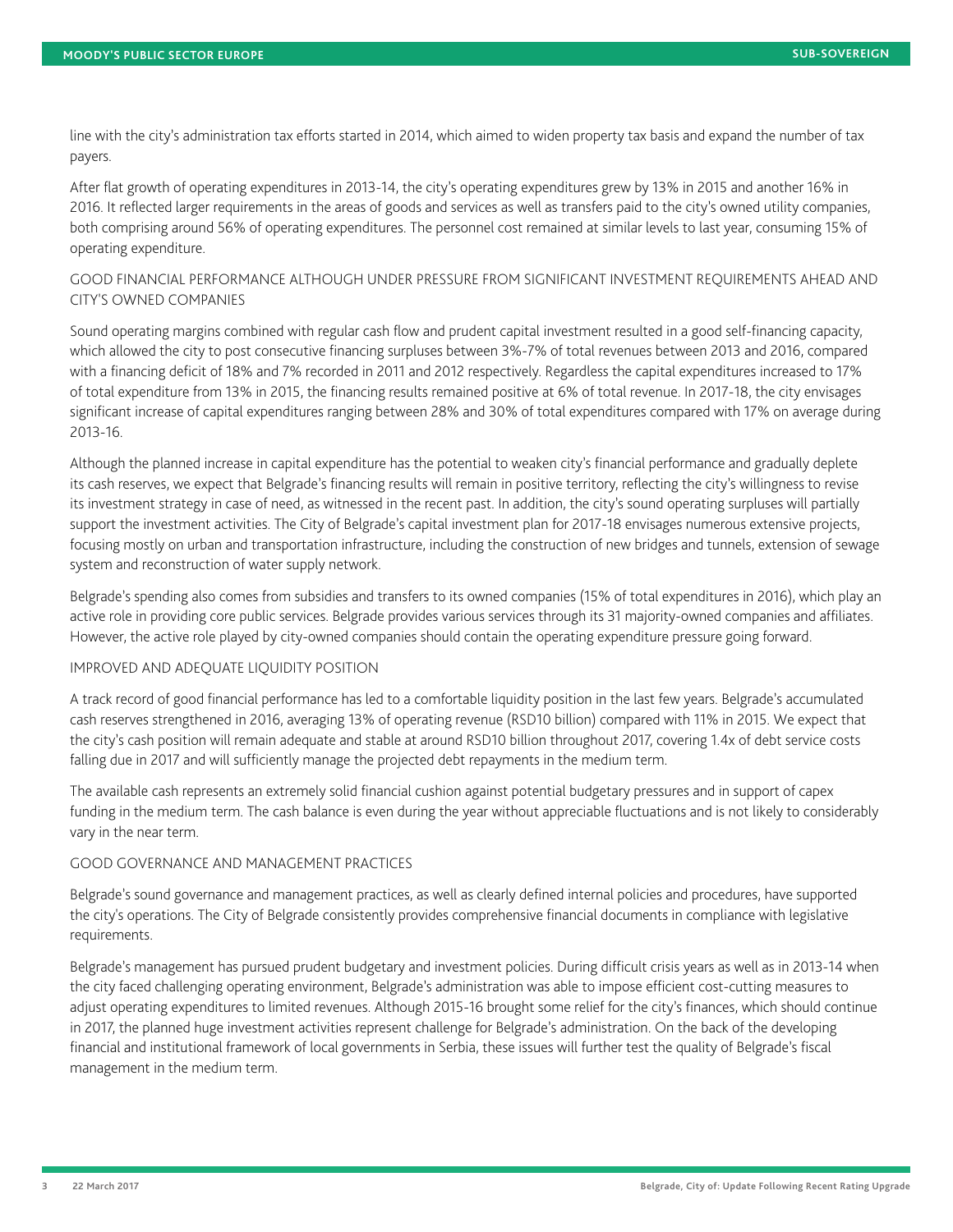Fiscal discipline is enhanced by strict rules from the state treasury, which the city is accountable to. Financial performance is supported by gradually evolving and improving financial reporting. While its budgetary reports are both comprehensive and transparent.

## CRUCIAL ROLE IN THE NATIONAL ECONOMY

The City of Belgrade plays an important role in the national economy as Serbia's capital and most developed city. The local economy is dynamic and much more diversified than other Serbian cities, limiting its exposure to economic cycles. The city is of central strategic importance to the Serbian economy and it is the country's largest economic hub, accounting for about 39% of national GDP.

With 1.7 million residents, accounting for approximately 24% of Serbia's population in 2015, Belgrade is the country's largest labour market. Belgrade's relative affluence is evident in its GDP per capita, which is 70% above the national average. Belgrade is the seat of the central government and hosts the country's main universities and the headquarters of the largest companies.

## HIGH BUT DECLINING AND MANAGEABLE DEBT LEVELS

Belgrade's direct debt further declined to 57% of operating revenue in 2016 from 76% in 2015 and historical high 87% at yearend 2014. According to current projections, Moody's expects the city's debt to decline to 51% of operating revenue by end of 2017 following the city's commitment to fund the majority of its investment programme from the operating margin, asset sale or central government transfers.

Belgrade's direct debt (RSD44.8 billion at year-end 2016) is consisted of bank loans of which (1) RSD27.4 billion loans with EIB; (2) RSD13.6 billion with EBRD, and (3) RSD3.8 billion with domestic banks. Bank loans were used for modernization of transportation, public roads and streets, construction of a new bridge over the Sava river, rehabilitation of water supply and sewage network, and modernization of social and housing infrastructure.

When adding the indirect debt exposure, which is fully represented by the city's owned non self-supporting transportation company, the net direct and indirect debt (NDID) amounted RSD50.4 billion in 2016, an equivalent of 64% of operating revenue compared with 85% in 2015 and high 101% in 2014. Moody's notes that the city of Belgrade has not provided any guarantee for any debt issued by its owned companies. Moody's expects that the city's debt will further decline as indicated in the official budget for 2017 with NDID-tooperating revenue ratio reaching 57% of operating revenue.

Despite rising debt between 2011-2014, Belgrade's debt service costs remained in check at 9.7% of total revenue in 2016 (9.2% in 2015). Moody's regards Belgrade's debt burden as manageable and expects its debt service to remain at around 9% in 2017. Moody's assumption reflects the city's favourable direct debt maturity profile, which comprises long-term amortising loans. We expect the Belgrade's interest expenses on borrowings to drop to around 1.3% of operating revenue in 2017 compared with 2.1% in 2016 and 3.1% in 2015.

A high 92% of Belgrade's direct debt was denominated in euros at year-end 2016, making the city's debt more vulnerable to exchangerate fluctuations.

### LIMITED REVENUE AND EXPENDITURE CONTROL UNDER CURRENT FRAMEWORK

The institutional framework features low financial predictability and stability. Belgrade has relatively limited control over its revenue base, with shared taxes consisting about half of its operating revenue taxes in 2016). In fact, municipal local tax revenues represent a minor proportion of municipal revenue (20% in 2016). This fiscal dependence on state resources exposes city's finances to the performance of the central government budget and evolving intergovernmental relations.

Partially mitigating this lack of discretionary powers on the tax revenue side, the framework attributes a greater revenue rising capacity related to the city's local taxes and fees compared to other local governments in Serbia. We do not expect that the composition of Belgrade's operating revenue will significantly differ in 2017-18, although the changes in the Law on income tax could will have some minor negative implications on the city's finances. Local finances in Serbia depend on the decisions of the central government, leaving the local governments with limited leeway with regard to taxes.

The spending flexibility of Belgrade is also limited as 71% of its operating expenditure is made of highly inflexible expenses, including personnel costs, the purchase of goods and services and transfers to city owned companies. Any maneuverability would lie in cuts to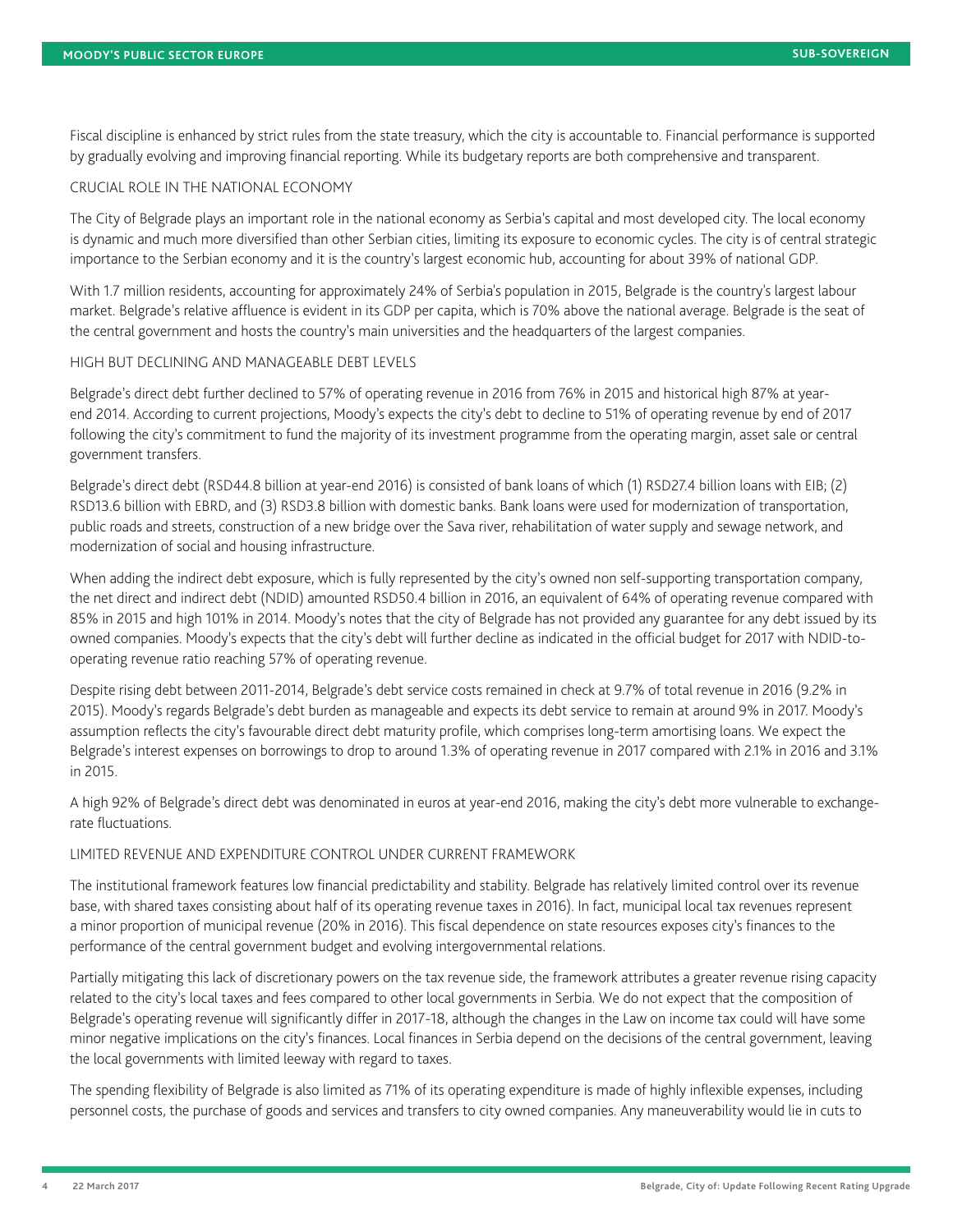#### **Extraordinary Support Considerations**

#### **Output of the Baseline Credit Assessment Scorecard**

## **Rating Methodology and Scorecard Factors**

#### Exhibit 2

#### Rating Factors

| SUB-SOVEREIGN<br>administrative and costs and in some non-obligatory transfers. The capex remains a major leeway for Belgrade, although it is curbed by<br>high infrastructure needs, common for all Serbian local governments.<br>committee.<br>The idiosyncratic risk scorecard and BCA matrix, which generate estimated baseline credit assessments from a set of qualitative and quantitative credit metrics, are tools used by the rating committee in assessing regional<br><b>Rating Methodology and Scorecard Factors</b><br><sub>Exhibit 2</sub><br><b>Rating Factors</b><br>Belgrade, City of<br>Baseline Credit Assessment<br>Score Value Sub-factor Weighting Sub-factor Total Factor Weighting Total<br>Scorecard<br>1 167.56<br>Economic strength<br>20%<br>70%<br>0.20<br>Economic volatility<br>30%<br>20% 1.60<br>Legislative background<br>50%<br>Financial flexibility<br>50%<br>0.68<br>30%<br>1 13.64<br>12.5%<br>2.25<br>Interest payments / operating revenues (%)<br>$3$ 2.74<br>12.5%<br>Liquidity<br>$\overline{1}$<br>25%<br>Net direct and indirect debt / operating revenues (%)<br>$3$ 63.80<br>25%<br>Short-term direct debt / total direct debt (%)<br>$3 \t 15.80$<br>25%<br>Risk controls and financial management<br>$30\%$<br>Investment and debt management<br>Transparency and disclosure<br>3.98(4)<br>$\overline{Ba3}$<br>$\overline{b1}$<br>Belgrade, City of: Update Following Recent Rating Upgrade |                                                                                                                                                                                                                                                                                                                                                                                                                                      |  |  |  |
|------------------------------------------------------------------------------------------------------------------------------------------------------------------------------------------------------------------------------------------------------------------------------------------------------------------------------------------------------------------------------------------------------------------------------------------------------------------------------------------------------------------------------------------------------------------------------------------------------------------------------------------------------------------------------------------------------------------------------------------------------------------------------------------------------------------------------------------------------------------------------------------------------------------------------------------------------------------------------------------------------------------------------------------------------------------------------------------------------------------------------------------------------------------------------------------------------------------------------------------------------------------------------------------------------------------------------------------------------------------------------------------------------------------------------------------------|--------------------------------------------------------------------------------------------------------------------------------------------------------------------------------------------------------------------------------------------------------------------------------------------------------------------------------------------------------------------------------------------------------------------------------------|--|--|--|
|                                                                                                                                                                                                                                                                                                                                                                                                                                                                                                                                                                                                                                                                                                                                                                                                                                                                                                                                                                                                                                                                                                                                                                                                                                                                                                                                                                                                                                                |                                                                                                                                                                                                                                                                                                                                                                                                                                      |  |  |  |
|                                                                                                                                                                                                                                                                                                                                                                                                                                                                                                                                                                                                                                                                                                                                                                                                                                                                                                                                                                                                                                                                                                                                                                                                                                                                                                                                                                                                                                                |                                                                                                                                                                                                                                                                                                                                                                                                                                      |  |  |  |
|                                                                                                                                                                                                                                                                                                                                                                                                                                                                                                                                                                                                                                                                                                                                                                                                                                                                                                                                                                                                                                                                                                                                                                                                                                                                                                                                                                                                                                                |                                                                                                                                                                                                                                                                                                                                                                                                                                      |  |  |  |
|                                                                                                                                                                                                                                                                                                                                                                                                                                                                                                                                                                                                                                                                                                                                                                                                                                                                                                                                                                                                                                                                                                                                                                                                                                                                                                                                                                                                                                                |                                                                                                                                                                                                                                                                                                                                                                                                                                      |  |  |  |
|                                                                                                                                                                                                                                                                                                                                                                                                                                                                                                                                                                                                                                                                                                                                                                                                                                                                                                                                                                                                                                                                                                                                                                                                                                                                                                                                                                                                                                                |                                                                                                                                                                                                                                                                                                                                                                                                                                      |  |  |  |
|                                                                                                                                                                                                                                                                                                                                                                                                                                                                                                                                                                                                                                                                                                                                                                                                                                                                                                                                                                                                                                                                                                                                                                                                                                                                                                                                                                                                                                                |                                                                                                                                                                                                                                                                                                                                                                                                                                      |  |  |  |
|                                                                                                                                                                                                                                                                                                                                                                                                                                                                                                                                                                                                                                                                                                                                                                                                                                                                                                                                                                                                                                                                                                                                                                                                                                                                                                                                                                                                                                                |                                                                                                                                                                                                                                                                                                                                                                                                                                      |  |  |  |
|                                                                                                                                                                                                                                                                                                                                                                                                                                                                                                                                                                                                                                                                                                                                                                                                                                                                                                                                                                                                                                                                                                                                                                                                                                                                                                                                                                                                                                                |                                                                                                                                                                                                                                                                                                                                                                                                                                      |  |  |  |
|                                                                                                                                                                                                                                                                                                                                                                                                                                                                                                                                                                                                                                                                                                                                                                                                                                                                                                                                                                                                                                                                                                                                                                                                                                                                                                                                                                                                                                                |                                                                                                                                                                                                                                                                                                                                                                                                                                      |  |  |  |
|                                                                                                                                                                                                                                                                                                                                                                                                                                                                                                                                                                                                                                                                                                                                                                                                                                                                                                                                                                                                                                                                                                                                                                                                                                                                                                                                                                                                                                                |                                                                                                                                                                                                                                                                                                                                                                                                                                      |  |  |  |
|                                                                                                                                                                                                                                                                                                                                                                                                                                                                                                                                                                                                                                                                                                                                                                                                                                                                                                                                                                                                                                                                                                                                                                                                                                                                                                                                                                                                                                                |                                                                                                                                                                                                                                                                                                                                                                                                                                      |  |  |  |
|                                                                                                                                                                                                                                                                                                                                                                                                                                                                                                                                                                                                                                                                                                                                                                                                                                                                                                                                                                                                                                                                                                                                                                                                                                                                                                                                                                                                                                                |                                                                                                                                                                                                                                                                                                                                                                                                                                      |  |  |  |
|                                                                                                                                                                                                                                                                                                                                                                                                                                                                                                                                                                                                                                                                                                                                                                                                                                                                                                                                                                                                                                                                                                                                                                                                                                                                                                                                                                                                                                                |                                                                                                                                                                                                                                                                                                                                                                                                                                      |  |  |  |
|                                                                                                                                                                                                                                                                                                                                                                                                                                                                                                                                                                                                                                                                                                                                                                                                                                                                                                                                                                                                                                                                                                                                                                                                                                                                                                                                                                                                                                                |                                                                                                                                                                                                                                                                                                                                                                                                                                      |  |  |  |
|                                                                                                                                                                                                                                                                                                                                                                                                                                                                                                                                                                                                                                                                                                                                                                                                                                                                                                                                                                                                                                                                                                                                                                                                                                                                                                                                                                                                                                                |                                                                                                                                                                                                                                                                                                                                                                                                                                      |  |  |  |
|                                                                                                                                                                                                                                                                                                                                                                                                                                                                                                                                                                                                                                                                                                                                                                                                                                                                                                                                                                                                                                                                                                                                                                                                                                                                                                                                                                                                                                                |                                                                                                                                                                                                                                                                                                                                                                                                                                      |  |  |  |
|                                                                                                                                                                                                                                                                                                                                                                                                                                                                                                                                                                                                                                                                                                                                                                                                                                                                                                                                                                                                                                                                                                                                                                                                                                                                                                                                                                                                                                                |                                                                                                                                                                                                                                                                                                                                                                                                                                      |  |  |  |
|                                                                                                                                                                                                                                                                                                                                                                                                                                                                                                                                                                                                                                                                                                                                                                                                                                                                                                                                                                                                                                                                                                                                                                                                                                                                                                                                                                                                                                                |                                                                                                                                                                                                                                                                                                                                                                                                                                      |  |  |  |
|                                                                                                                                                                                                                                                                                                                                                                                                                                                                                                                                                                                                                                                                                                                                                                                                                                                                                                                                                                                                                                                                                                                                                                                                                                                                                                                                                                                                                                                |                                                                                                                                                                                                                                                                                                                                                                                                                                      |  |  |  |
|                                                                                                                                                                                                                                                                                                                                                                                                                                                                                                                                                                                                                                                                                                                                                                                                                                                                                                                                                                                                                                                                                                                                                                                                                                                                                                                                                                                                                                                |                                                                                                                                                                                                                                                                                                                                                                                                                                      |  |  |  |
|                                                                                                                                                                                                                                                                                                                                                                                                                                                                                                                                                                                                                                                                                                                                                                                                                                                                                                                                                                                                                                                                                                                                                                                                                                                                                                                                                                                                                                                |                                                                                                                                                                                                                                                                                                                                                                                                                                      |  |  |  |
|                                                                                                                                                                                                                                                                                                                                                                                                                                                                                                                                                                                                                                                                                                                                                                                                                                                                                                                                                                                                                                                                                                                                                                                                                                                                                                                                                                                                                                                |                                                                                                                                                                                                                                                                                                                                                                                                                                      |  |  |  |
|                                                                                                                                                                                                                                                                                                                                                                                                                                                                                                                                                                                                                                                                                                                                                                                                                                                                                                                                                                                                                                                                                                                                                                                                                                                                                                                                                                                                                                                |                                                                                                                                                                                                                                                                                                                                                                                                                                      |  |  |  |
|                                                                                                                                                                                                                                                                                                                                                                                                                                                                                                                                                                                                                                                                                                                                                                                                                                                                                                                                                                                                                                                                                                                                                                                                                                                                                                                                                                                                                                                |                                                                                                                                                                                                                                                                                                                                                                                                                                      |  |  |  |
|                                                                                                                                                                                                                                                                                                                                                                                                                                                                                                                                                                                                                                                                                                                                                                                                                                                                                                                                                                                                                                                                                                                                                                                                                                                                                                                                                                                                                                                | <b>100DY'S PUBLIC SECTOR EUROPE</b>                                                                                                                                                                                                                                                                                                                                                                                                  |  |  |  |
|                                                                                                                                                                                                                                                                                                                                                                                                                                                                                                                                                                                                                                                                                                                                                                                                                                                                                                                                                                                                                                                                                                                                                                                                                                                                                                                                                                                                                                                | <mark>Extraordinary Support Considerations</mark><br>The strong likelihood of extraordinary support from the national government reflects Moody's assessment of the strategic importance<br>of Belgrade to the Serbian economy.<br><b>Output of the Baseline Credit Assessment Scorecard</b><br>In the case of the City of Belgrade, the BCA matrix generates an estimated BCA of b1, close to the BCA of ba3 assigned by the rating |  |  |  |
|                                                                                                                                                                                                                                                                                                                                                                                                                                                                                                                                                                                                                                                                                                                                                                                                                                                                                                                                                                                                                                                                                                                                                                                                                                                                                                                                                                                                                                                | The matrix-generated BCA of b1 reflects (1) an idiosyncratic risk score of 4 (presented below) on a 1 to 9 scale, where 1 represents the<br>strongest relative credit quality and 9 the weakest; and (2) a systemic risk score of                                                                                                                                                                                                    |  |  |  |
|                                                                                                                                                                                                                                                                                                                                                                                                                                                                                                                                                                                                                                                                                                                                                                                                                                                                                                                                                                                                                                                                                                                                                                                                                                                                                                                                                                                                                                                |                                                                                                                                                                                                                                                                                                                                                                                                                                      |  |  |  |
|                                                                                                                                                                                                                                                                                                                                                                                                                                                                                                                                                                                                                                                                                                                                                                                                                                                                                                                                                                                                                                                                                                                                                                                                                                                                                                                                                                                                                                                | Factor 1: Economic Fundamentals<br><b>Factor 2: Institutional Framework</b>                                                                                                                                                                                                                                                                                                                                                          |  |  |  |
|                                                                                                                                                                                                                                                                                                                                                                                                                                                                                                                                                                                                                                                                                                                                                                                                                                                                                                                                                                                                                                                                                                                                                                                                                                                                                                                                                                                                                                                | Factor 3: Financial Performance and Debt Profile<br>Gross operating balance / operating revenues (%)<br><b>Factor 4: Governance and Management - MAX</b>                                                                                                                                                                                                                                                                             |  |  |  |
|                                                                                                                                                                                                                                                                                                                                                                                                                                                                                                                                                                                                                                                                                                                                                                                                                                                                                                                                                                                                                                                                                                                                                                                                                                                                                                                                                                                                                                                | <b>Idiosyncratic Risk Assessment</b><br>Systemic Risk Assessment<br>Suggested BCA<br>Source: Moody's                                                                                                                                                                                                                                                                                                                                 |  |  |  |
|                                                                                                                                                                                                                                                                                                                                                                                                                                                                                                                                                                                                                                                                                                                                                                                                                                                                                                                                                                                                                                                                                                                                                                                                                                                                                                                                                                                                                                                | 22 March 2017                                                                                                                                                                                                                                                                                                                                                                                                                        |  |  |  |
|                                                                                                                                                                                                                                                                                                                                                                                                                                                                                                                                                                                                                                                                                                                                                                                                                                                                                                                                                                                                                                                                                                                                                                                                                                                                                                                                                                                                                                                |                                                                                                                                                                                                                                                                                                                                                                                                                                      |  |  |  |
|                                                                                                                                                                                                                                                                                                                                                                                                                                                                                                                                                                                                                                                                                                                                                                                                                                                                                                                                                                                                                                                                                                                                                                                                                                                                                                                                                                                                                                                |                                                                                                                                                                                                                                                                                                                                                                                                                                      |  |  |  |
|                                                                                                                                                                                                                                                                                                                                                                                                                                                                                                                                                                                                                                                                                                                                                                                                                                                                                                                                                                                                                                                                                                                                                                                                                                                                                                                                                                                                                                                |                                                                                                                                                                                                                                                                                                                                                                                                                                      |  |  |  |
|                                                                                                                                                                                                                                                                                                                                                                                                                                                                                                                                                                                                                                                                                                                                                                                                                                                                                                                                                                                                                                                                                                                                                                                                                                                                                                                                                                                                                                                |                                                                                                                                                                                                                                                                                                                                                                                                                                      |  |  |  |
|                                                                                                                                                                                                                                                                                                                                                                                                                                                                                                                                                                                                                                                                                                                                                                                                                                                                                                                                                                                                                                                                                                                                                                                                                                                                                                                                                                                                                                                |                                                                                                                                                                                                                                                                                                                                                                                                                                      |  |  |  |
|                                                                                                                                                                                                                                                                                                                                                                                                                                                                                                                                                                                                                                                                                                                                                                                                                                                                                                                                                                                                                                                                                                                                                                                                                                                                                                                                                                                                                                                |                                                                                                                                                                                                                                                                                                                                                                                                                                      |  |  |  |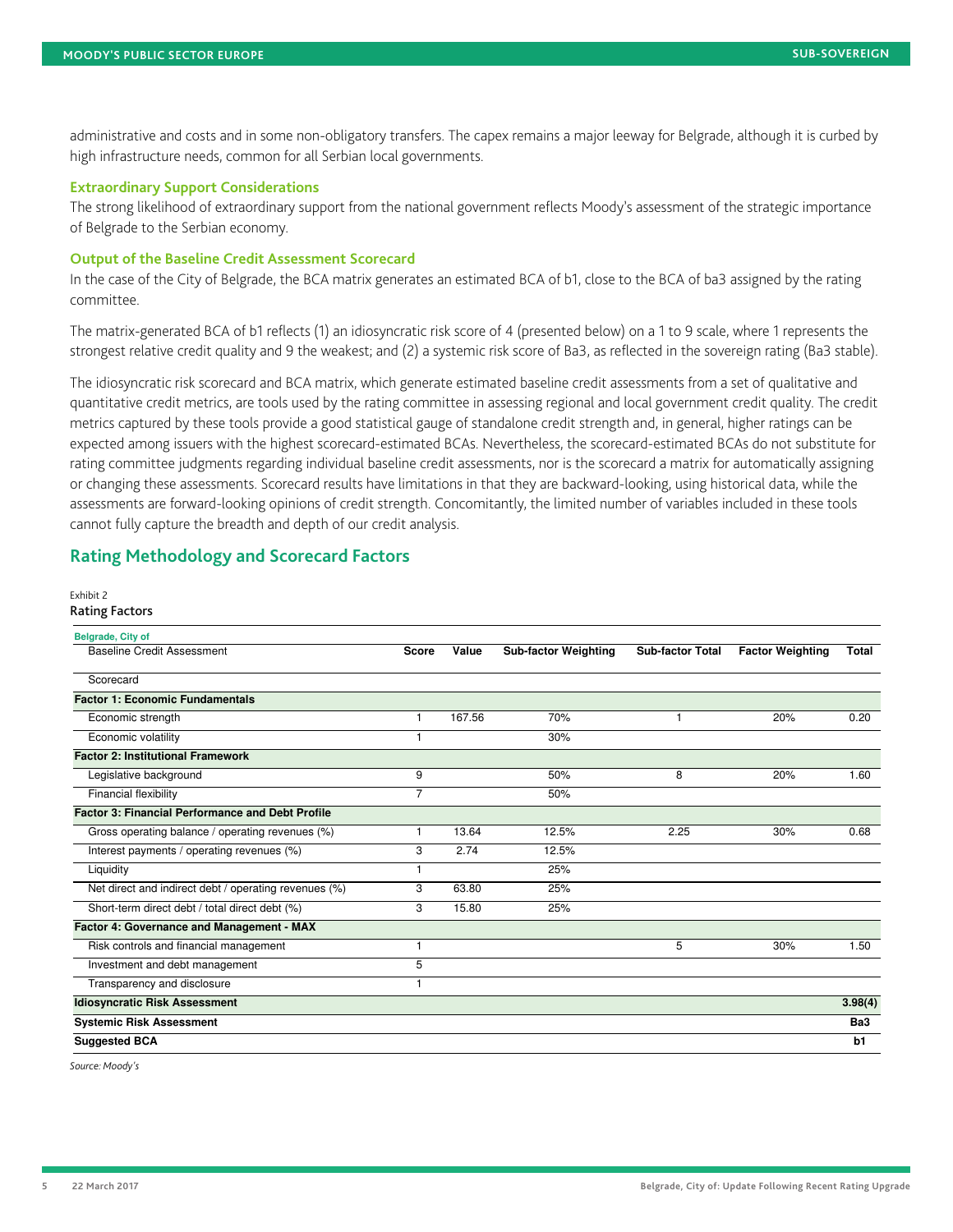# **Ratings**

| Exhibit 3                         |                       |
|-----------------------------------|-----------------------|
| Category                          | <b>Moody's Rating</b> |
| <b>BELGRADE, CITY OF</b>          |                       |
| Outlook                           | Stable                |
| <b>Issuer Rating</b>              | Ba3                   |
| Source: Moody's Investors Service |                       |